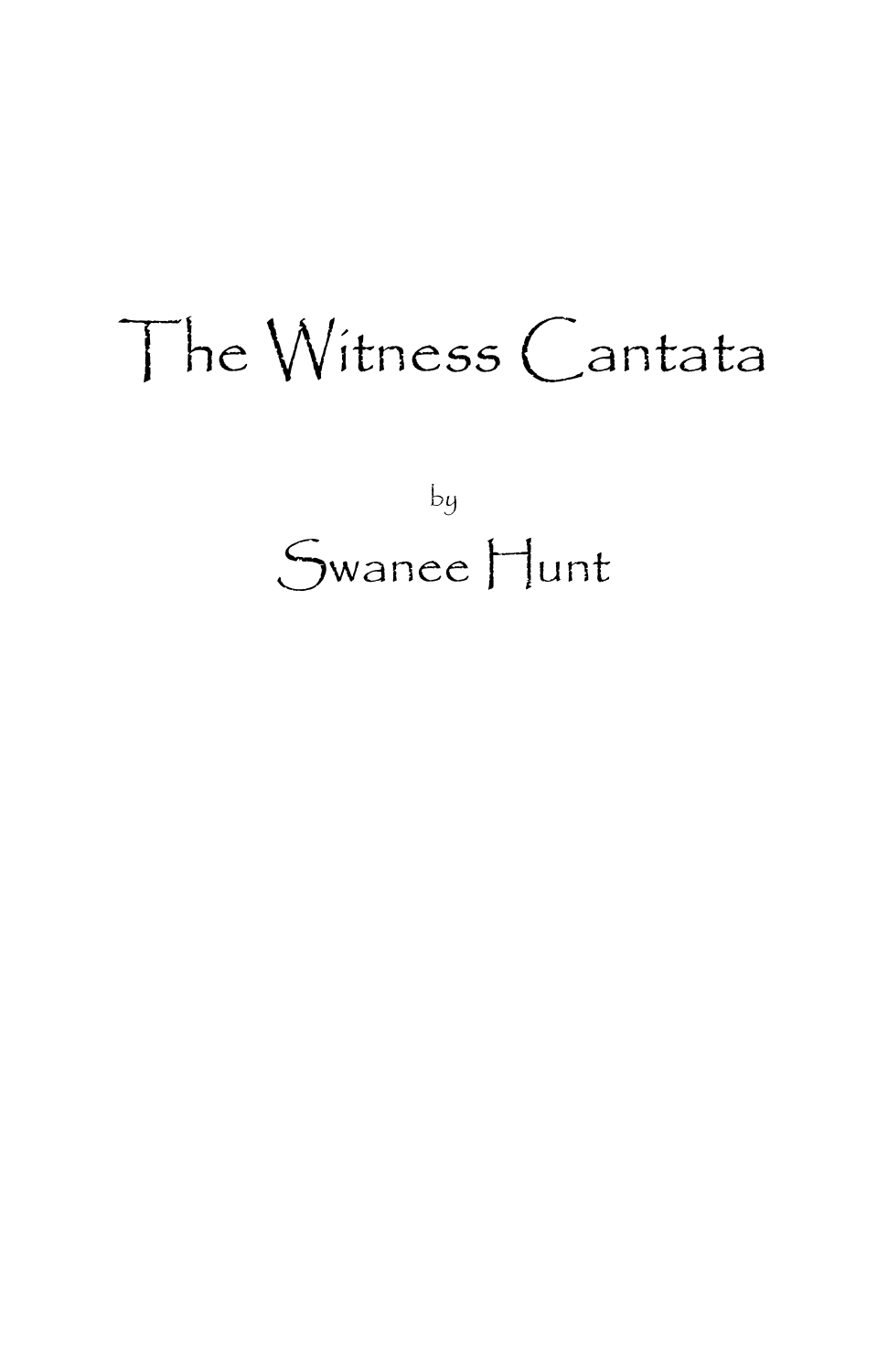$WITNFSS$  is an ambiguous word, encompassing present experience as well as future testimony. The breadth of that word leaves room for the polarities of religious experience: the deeply personal and the proclaimed.

Witness. Within the word lies a fullness that speaks of all life and living. In our ongoing story we carry forward what we have already witnessed – as we bear witness to the future.

In the Christian faith, Good Friday is the paramount occasion of the passion of God. Those who stood near the cross at Calvary witnessed a suffering not trivialized by any confidence that Christ's agony had a purpose. Nor did they have reason to believe that all that was lost would be restored. This mystery of God crucified is a central symbol of Christian faith. However hard the church has had to struggle to be faithful to the depth of that symbol, the truth of this mystery is witnessed daily by women and men, believers and non-believers alike, whose lives are rich in tragedy and hope – lives that carry forward the story of Good Friday.

Collected from the synoptic gospels – Matthew, Mark, and Luke – the "seven last words of Christ" are spoken anew here. I've written program notes to give the listener a clue about how I tried to match meter, melody, and message. The King James texts are pronounced by a narrator, then interpreted through the texts of five modern writers addressing political oppression, racism, marginalization, mental struggle, and profound loss. But, though the words are heavy, they carry with them a persistent, expectant wonder: "something not known to anyone before, but wild in our breast for centuries."

In the past, people of all faiths have found an hour spent with this piece to be a meaningful time of reflection on hope in the face of despair, of inner light confronting outer darkness. The Witness Cantata is a reminder that suffering is an inescapable and even rich part of life — not simply to be avoided, but to be integrated into a whole understanding of what it means to be human. Now as ever, its fitting to pause and connect to the suffering that we as individuals have borne, have inflicted, and have alleviated.

Survey Spirit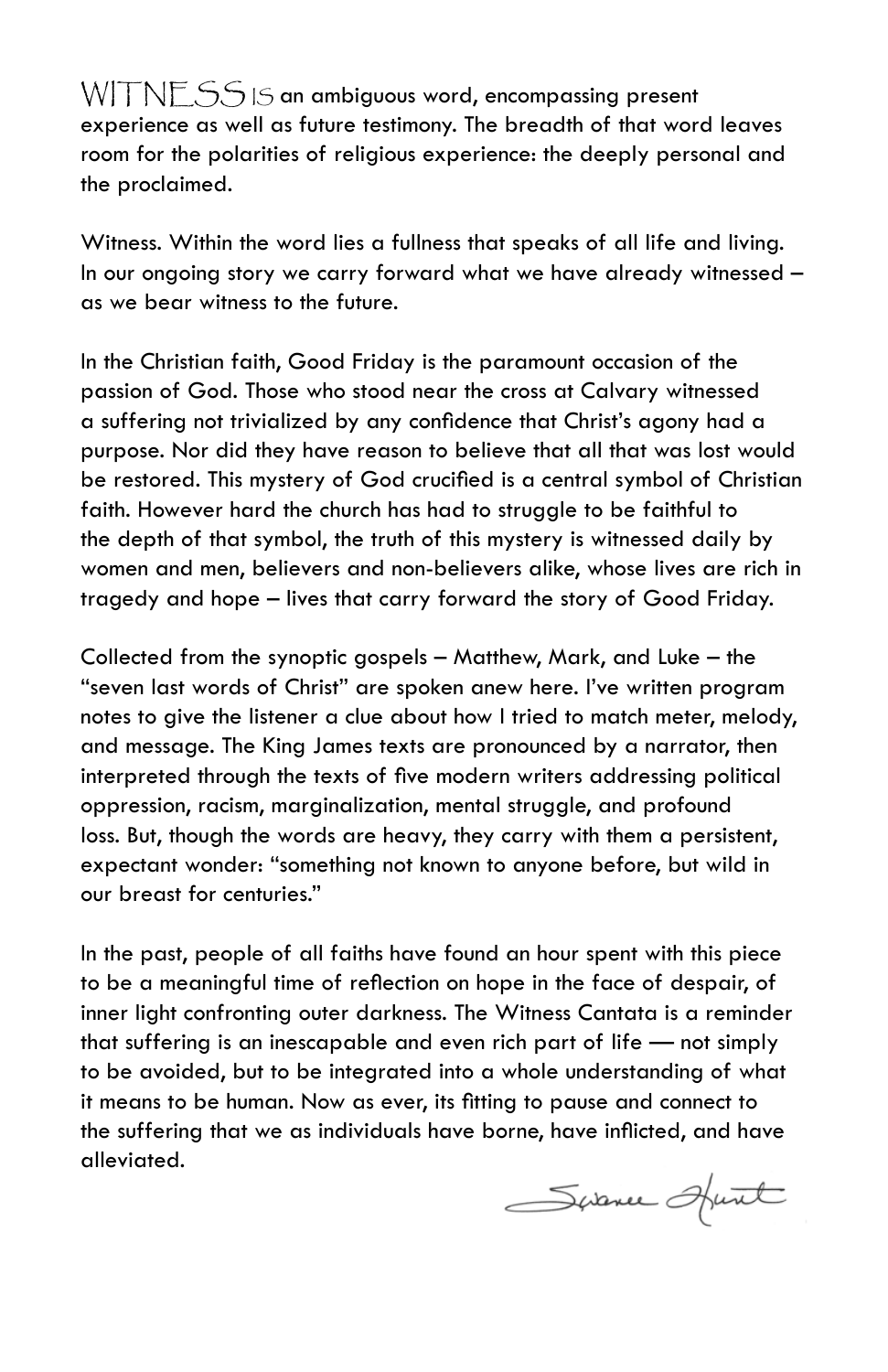#### Authors

 $\bigtriangleup$ NNA  $\bigtriangleup$ K $\bigtriangleup$ MAT $\bigtriangleup$ V $\bigtriangleup$  was born in 1888 into a well-to-do Russian family. The poems of her early womanhood were a popular success, and she was a significant figure in the pre-revolutionary group of poets who, according to Max Hayward, wrote with a "spirit of awe and humility before life as it presents itself to the human mind and sense." In 1912, Akhmatova brought forth both her first book of poems and her only child, Lev. But her life and thus her verse following the 1917 revolution became a refraction of epic tragedy.

Akhmatova's poetry in Russian is in strict meter and rhymes, gravitating toward the vernacular with the quality almost of folksong. And she indeed became the voice of the folk, her verse commonly learned by heart. But from 1922, Soviet authorities attempted to silence her, forbidding publication of her work and imprisoning Lev as a hostage for 18 years. In desperate efforts to win his freedom, she wrote doggerel glorifying Stalin. But she dared not write down, even on a scrap of paper, the poems found in this cantata. Akhmatova and seven trusted friends held these in memory.

In the political struggles between 1914 and 1949, more than 20 million Russian people were killed. Given that context, and given her own life — intermittent struggles with tuberculosis, the cruel suppression of her own art and that of her colleagues, the execution of two husbands, the long imprisonment of her son — it is a wonder, not that Akhmatova writes of tragedy, but rather that she maintains a trace of hope. The themes of her Orthodox Christian faith — sin, expiation, and ultimate redemption — created for Akhmatova meaning in the midst of near total destruction and despair. Following the artistically stifling years under Josef Stalin, the poetry of Russia, including Akhmatova's work flourished during the "thaw" under the rule of Nikita Khrushchev. She died in 1966.

WILLIAM BLAKE was born in 1757, into a life of poverty and isolation in the heart of industrial London. Largely self-taught, he began writing poetry when he was 12 and was apprenticed to a London engraver at the age of 14. A lover of the Gothic-styled art and architecture that surrounded him, Blake deliberately wrote in the style of the Hebrew prophets and apocalyptic writers. He envisioned his works as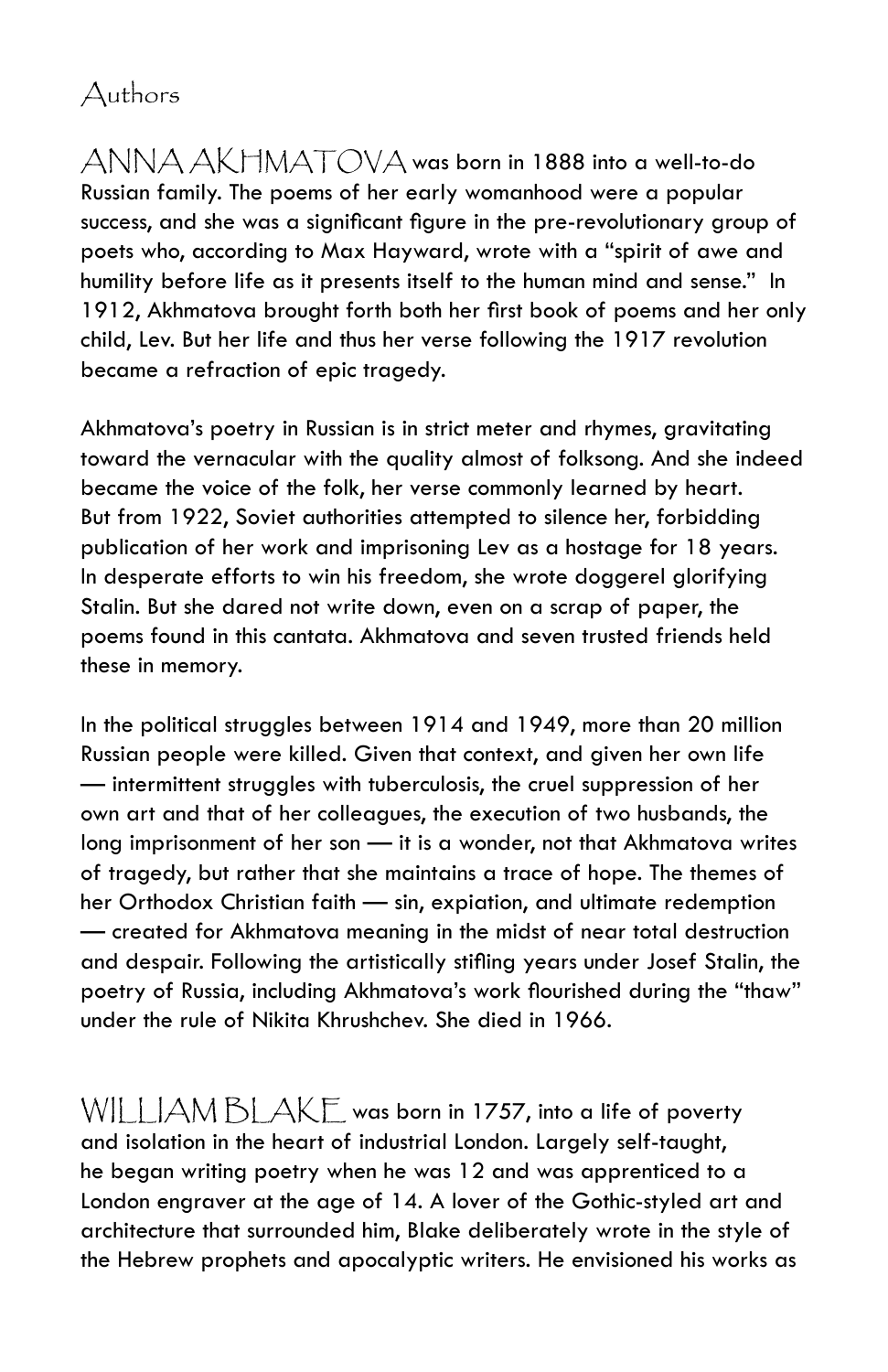expressions of prophecy, following in the footsteps of Elijah and Milton. His poetry and visual art are inextricably linked.

As an engraver, he made a meager living; but he was regarded as a misfit and never found an audience for the unique vision expressed in his poetry, prose, and artwork. Blake did not always act as a solitary artist. The collaboration with his wife, Catherine Boucher, would lead to the production of some of literature's greatest works. A rebel his entire life, Blake was a sympathizer with the forces of revolution, both in America and France. Blake was also something of a feminist, supporting equality between the sexes in the institution of marriage.

Today, he is considered the first of the great English Romantic poets, as well as one of the finest English engravers. The combination of his love for art and literature, and exceptional skill as an artist may be seen in his fantastic drawings for Dante's *Inferno*. Blake died in 1827, still struggling to finish the last of these illustrations. His *Songs of Innocence and Experience* is recognized as a work of genius.

THEODORE ROETHKE wrote poetry rich with the verdant imagery of his father's greenhouse. But his imagery reaches many levels, including that inner world in which he grieved the death of his father, explored the power of the archetypal and mystical, and struggled to keep mind and soul of one piece. Born in 1908, Roethke was hospitalized repeatedly for mental illness. Throughout his career his periodic bouts of depression served as opportunities for self-exploration. His poems are possessed of an intense lyricism. They range from witty poems in strict meter and regular stanzas to free verse poems full of mystical and surrealistic imagery. At all times, however, nature's mystery, beauty, fierceness, and sensuality are close by.

Roethke's stylistic innovations and mastery of his craft secured his reputation as one of the most widely read American poets of the  $20<sup>th</sup>$ Century. He was honored with a number of prestigious awards, including a Guggenheim Fellowship, a Fulbright grant, as well as a Pulitzer Prize in 1954. Roethke died of a heart attack in 1963.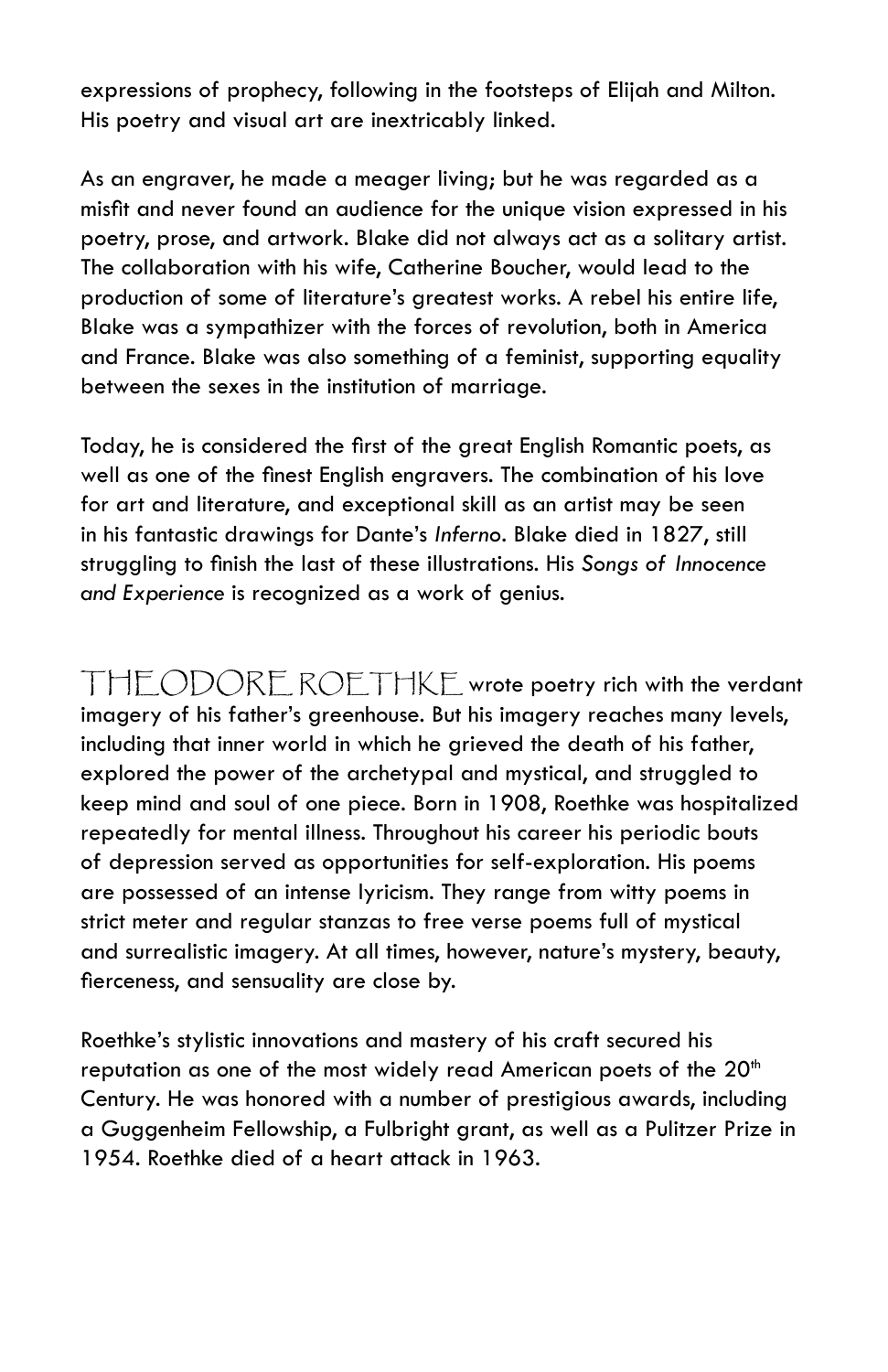ELIE WIESEL was born in Romania in 1928. As a youth, Wiesel studied religion and his life centered on his family and small community. His peaceful existence was shattered forever during the horrific events of the Second World War. Following the Nazi occupation of his community, Wiesel was deported with his village to Auschwitz when he was 16, and then to Buchenwald. During the horrendous events of that time, he lost his parents and a younger sister to the cruelty of the Nazi regime.

After the liberation of the camps in April 1945, Wiesel spent several years in a French orphanage and in 1948 began to study in Paris at the Sorbonne. There he met Nobel laureate Francois Mauriac, who eventually influenced Wiesel to break his vowed silence and write of his experience in the concentration camps. *Night*, his first book, is a memoir of these experiences and a masterpiece in Holocaust literature.

Now living in New York, Wiesel is the author of more than 40 works dealing with Judaism, the Holocaust, and the moral responsibility of all people to fight hatred, racism and genocide. He has dedicated the latter part of his life to the witness of the second-generation and the vital requirement that memory and action be carried on after the camp survivors have all left us. Wiesel received the Nobel Peace Prize in 1986, and continues to be an internationally recognized symbol of hope and remembrance.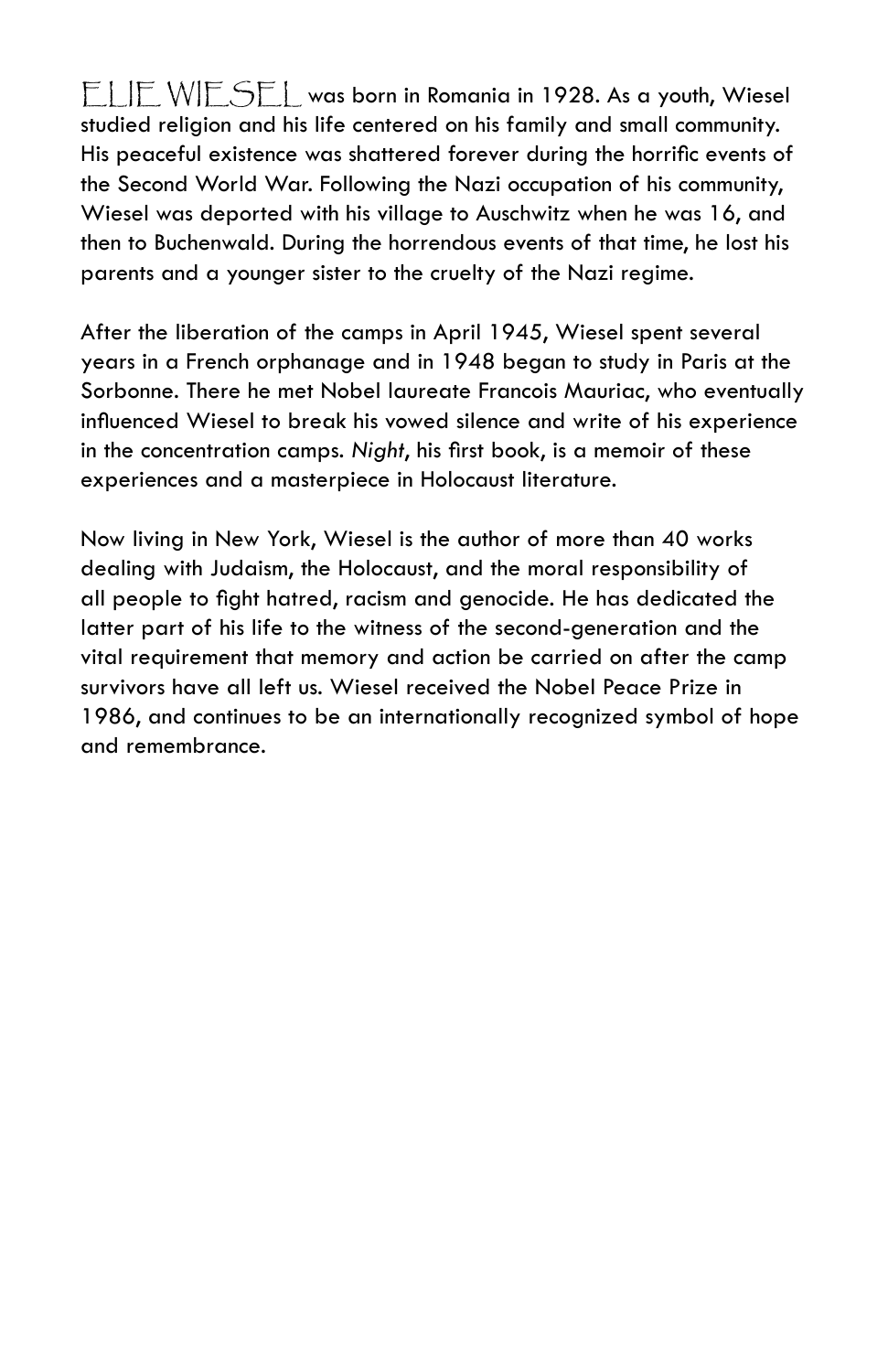# The Witness Cantata

#### Prelude

A cantata is a choral work of substantial length, with a religious theme. And true to that expectation, this piece begins with the cello playing an old hymn, "Beneath the cross of Jesus." Themes that emerge later are introduced, one by one, by the instrumental ensemble. Then unexpectedly, the boy soprano interrupts with a haunting "Where is God?" His pleading question is answered only by the chorus, humming the rocking of a cradle. That motif leads into the words of Blake's "Auguries of Innocence," a premonition that the hour ahead has eternal significance, outside of any specific time or place.

> To see a world in a grain of sand And heaven in a wildflower Hold infinity in the palm of your hand And eternity in an hour.

> > W. Blake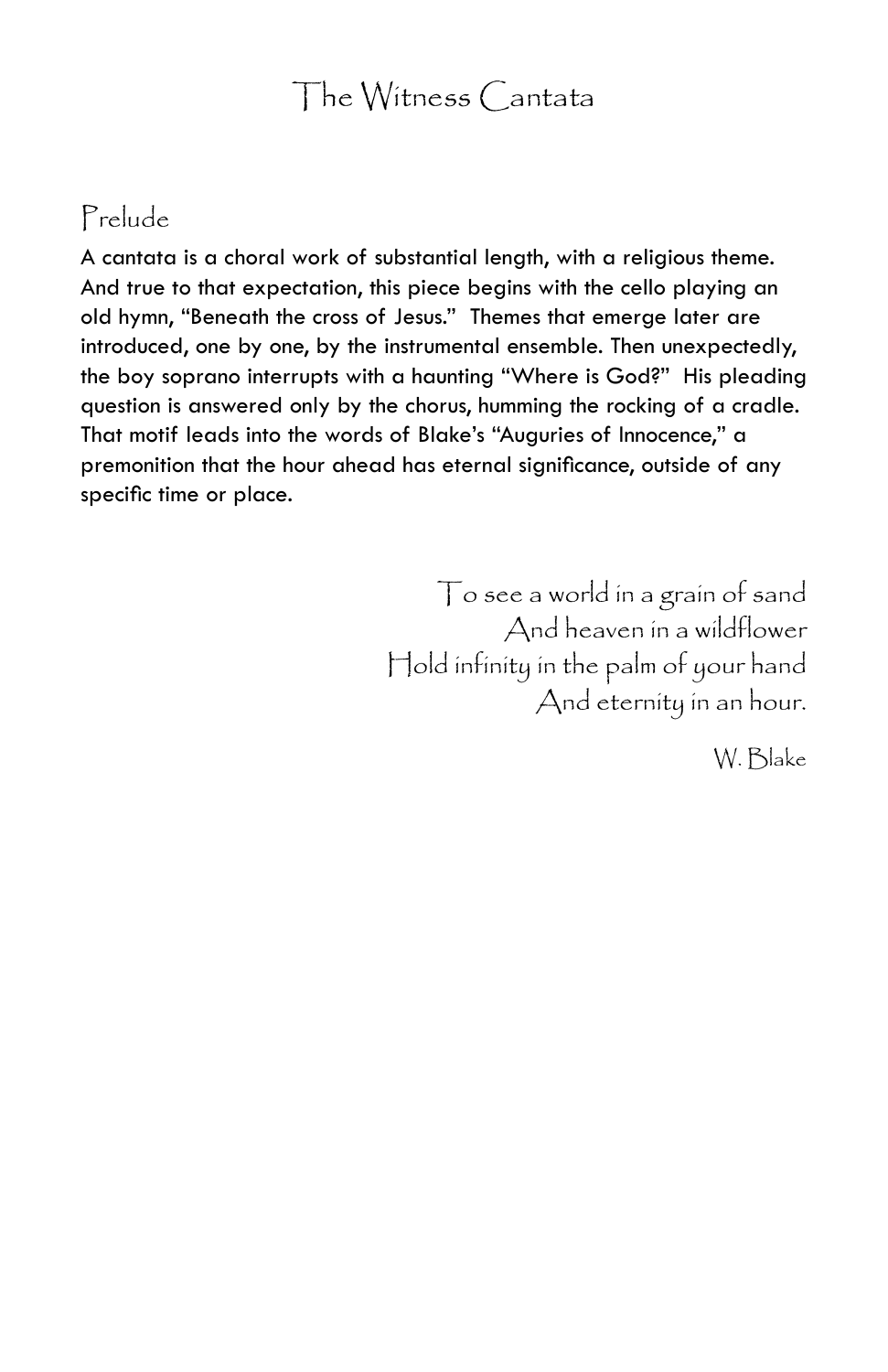Scriptural Setting (Mark 15:1-20, 22)

*Straightway in the morning the chief priests held a consultation with the elders and scribes and* 

*the whole council, and bound Jesus, and carried him away, and delivered him to Pilate.*

*And Pilate asked him, "Art thou the King of the Jews?"* 

*And Jesus answered, "Thou sayest it."*

*And the chief priests accused him of many things: but he answered nothing.*

*And Pilate asked him again, saying, "Answer thou nothing? Behold how many things they witness against thee."*

*But Jesus still answered nothing; so that Pilate marveled.*

*And Pilate said unto the multitude, "What will you then that I shall do unto him whom you call the King of the Jews?"*

*And they cried out, "Crucify him."*

*Then Pilate said unto them, "Why, what evil hath he done?"* 

*And they cried out the more exceedingly, "Crucify him!"*

Beware of Terrible Times

If the prelude implied a spiritual space, text from "July 1914" in Akhmatova's book *White Flock* sets a physical scene. The piece begins with an all-stops-out fortissimo, as if hell has opened and is about to swallow us. Even the instruments have turned mean as they join with the chorus of devils. Their storming and crashing is broken up by verses which serve to introduce the four adult soloists. Each sings over a Felliniesque accompaniment a waltz-metered vamp that seems simple enough, with touches of tambourine or triangle. But their words are anything but sweet, and the listener is left with an uneasy feeling: perhaps these are menacing clowns in a twisted carnival. "Dies Irae, Dies Illa," I have added from the Latin Mass as a less subtle message : "Day of wrath, day of judgment." The piece ends with a choral fugue and a final, fortissimo "Beware!"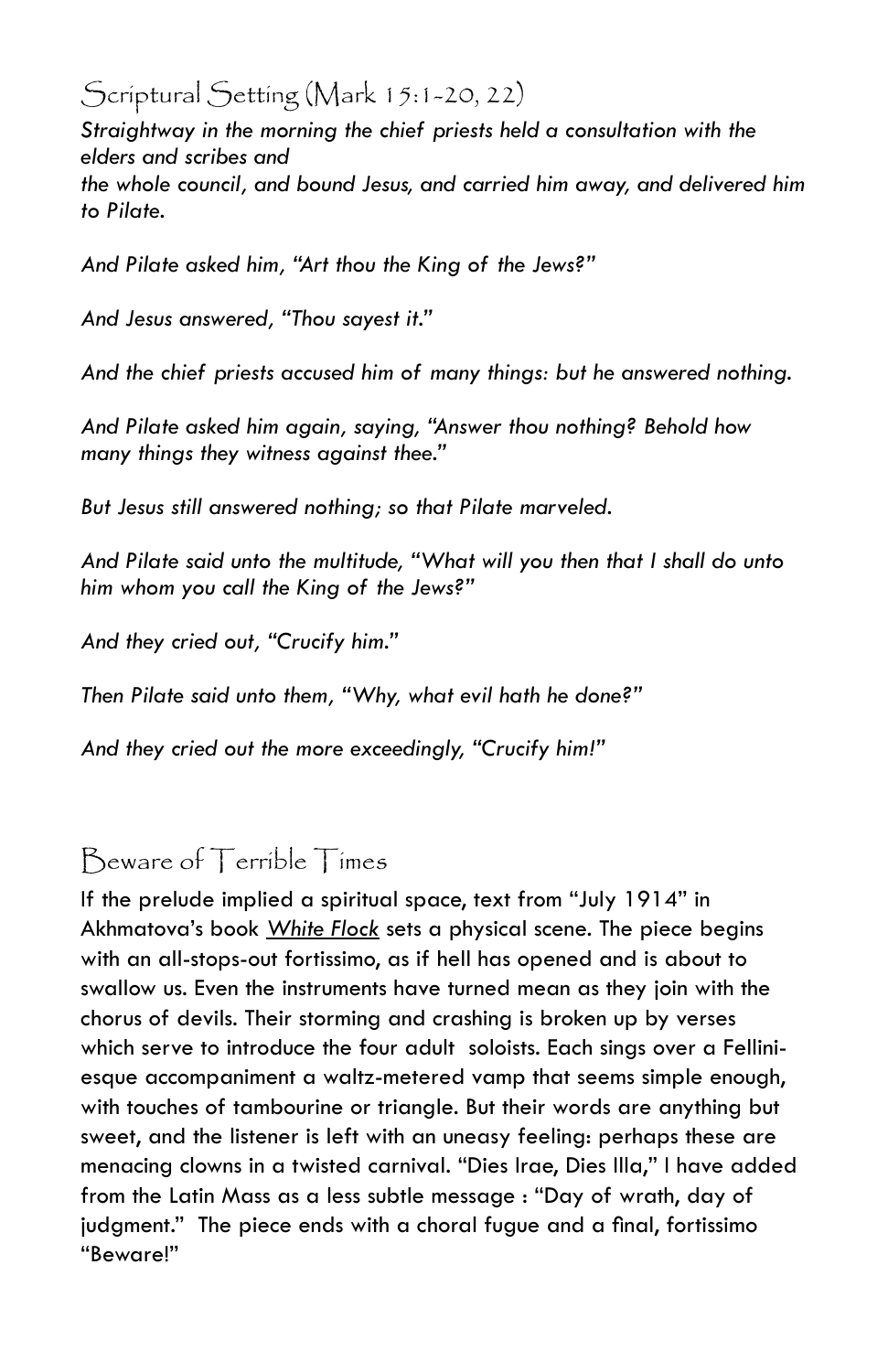All month a smell of burning, of dry peat smoldering in the bogs. Even the birds have stopped singing, the aspen does not tremble. The god of wrath glares in the sky, the fields have been parched since Easter. A one-legged pilgrim stood in the yard with his mouth full of prophecies: "Beware of terrible times…the earth opening for a crowd of corpses. Expect famine, earthquakes, plagues, and heavens darkened by eclipses. "But our land will not be divided by the enemy at his pleasure: the Mother-of-God will spread a white shroud over these great sorrows." From the burning woods drifts the sweet smell of juniper. Widows grieve over their brood, the village rings with their lamentation. If the land thirsted, it was not in vain, nor were prayers wasted; for a warm red rain soaks the trampled fields. Low, low hangs the empty sky, tender is the voice of the supplicant: "They wound Thy most holy body, They are casting lots for Thy garments."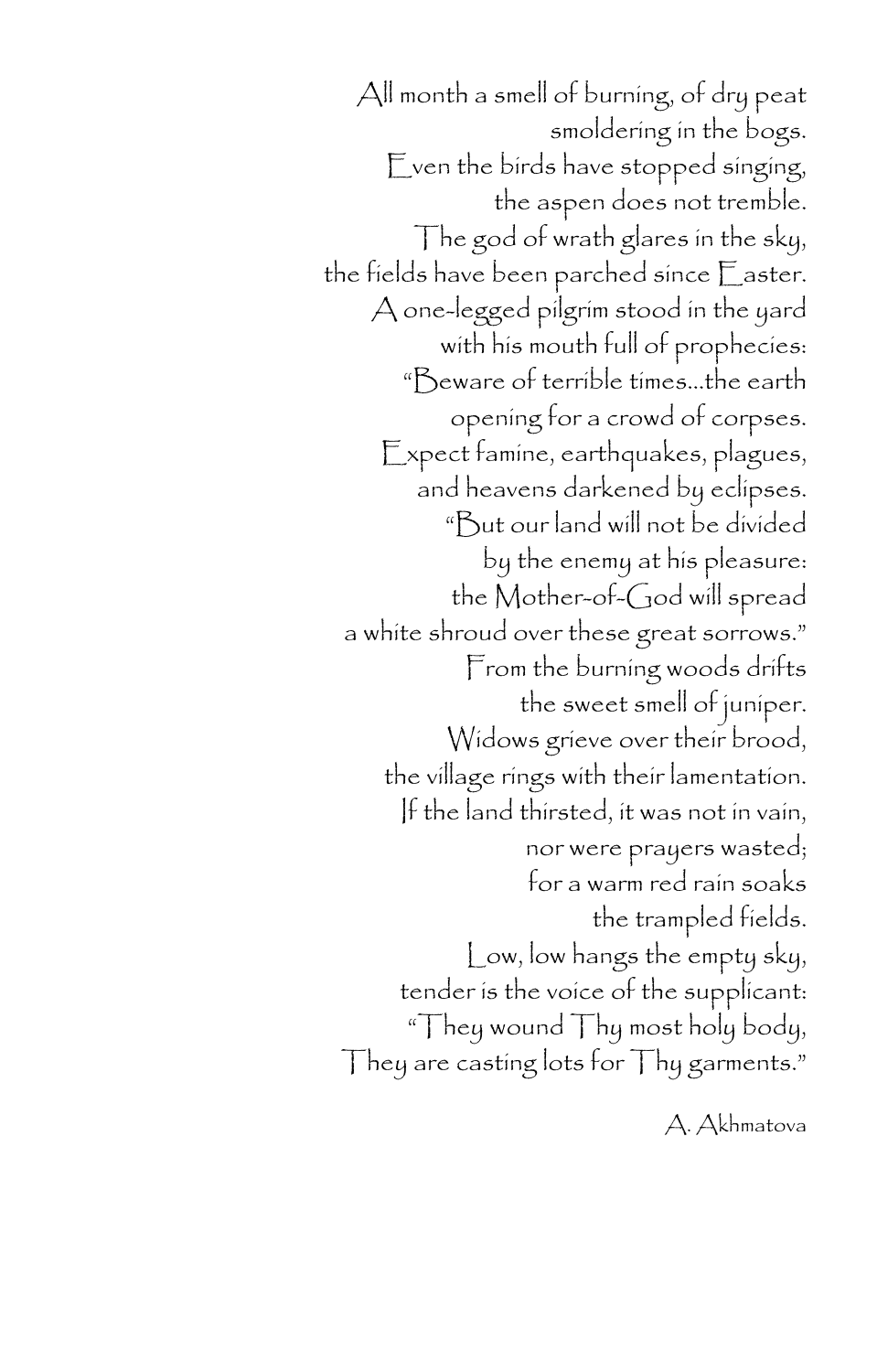# $First Word (|uke 23:34)$

*And the people stood beholding.* 

*And the rulers also derided him, saying, "He saved others; let him save himself, if he be the Christ, the chosen of God."* 

*And the soldiers also mocked him, saying, "If Thou be the King of the Jews, save thyself."*

*Then said Jesus, "Father, forgive them; for they know not what they do."*

# Kyrie

The compassion in the third word from the cross is reflected in the gentle cello and harp background, as an all-women's chorus introduces a new idea: the motherhood of God. Their familiar three-part harmony is caressing and comforting. "Kyrie eleison," the women implore at the end. "Lord, have mercy."

> Father, Mother forgive them, for they know not what they do. They are blinded by their passion, they are deafened by their fears. And they cannot feel your heart break, and they cannot taste your tears. Father, Mother, forgive us, for we know not what we do. Kyrie eleison.

> > S. Hunt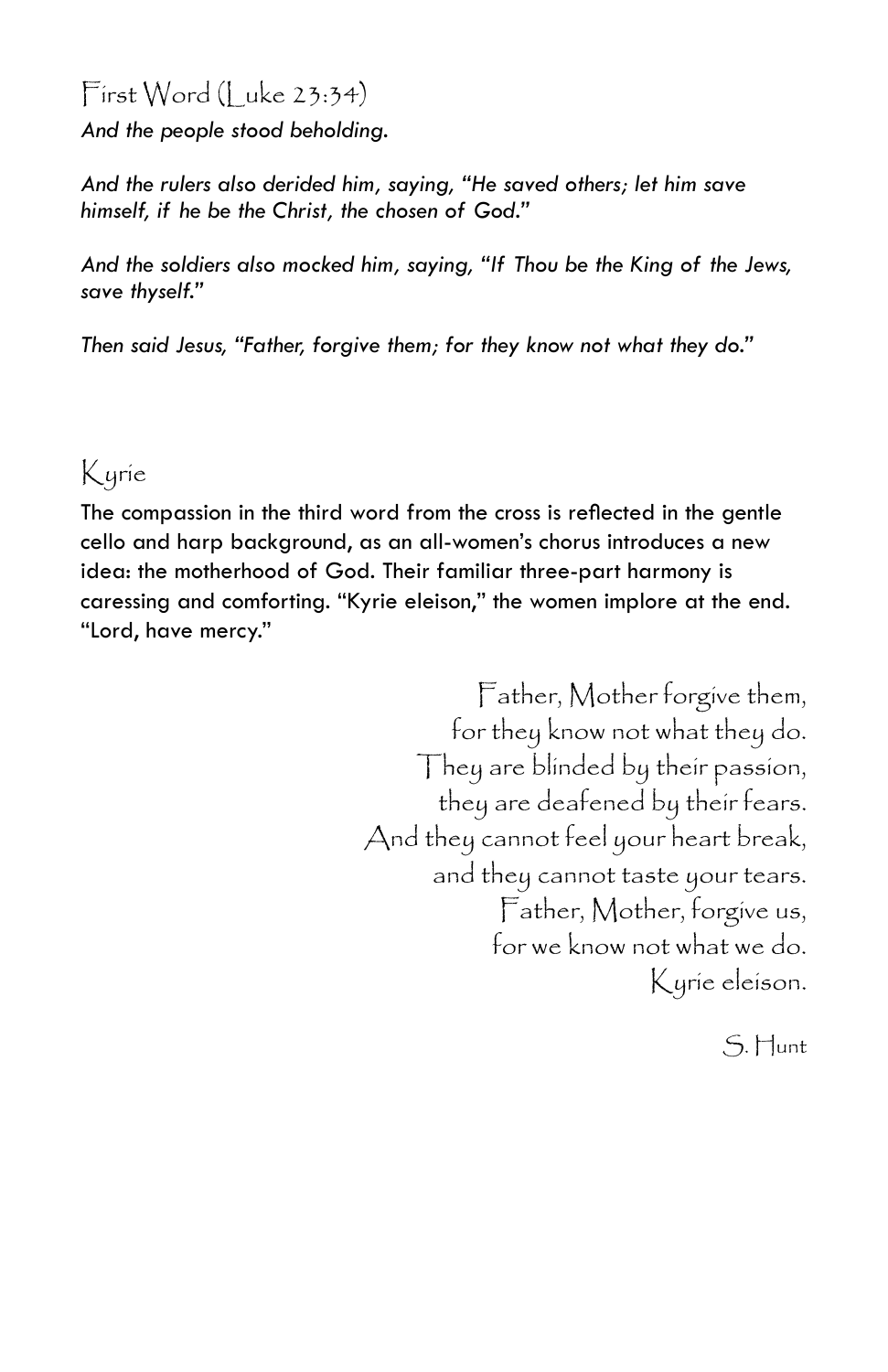#### Second Word (*Luke* 23:32, 39-43)

*And there were also two others, criminals, with him to be put to death. And one of the criminals who was hanged railed at him, saying, "If thou be the Christ, save thyself and us." But the other, answering, rebuked him, saying, "Dost not thou fear God, seeing thou art in the same condemnation? And we, indeed, justly; for we receive the due reward of our deeds. But this man hath done nothing amiss." And he said unto Jesus, "Lord, remember me when thou comest into thy kingdom." And Jesus said unto him, "Verily I say unto thee, today shalt thou be with me in paradise."*

## The Dying Man

We can sense the loneliness of the crucifixion in the stark, heavy piano chords of this accompaniment. As the tenor soloist returns for each new verse, another instrument joins, first the cello, then the viola. The last line is triumphant, and the tenor claims heaven with the G-sharp of a brilliant E-major chord.

> I heard a dying man Say to his gathered kin, "My soul's hung out to dry, Like a fresh-salted skin; doubt |'ll use it again. "What's done is yet to come; The flesh deserts the bone, But a kiss widens the rose; I know, as the dying know, Eternity is Now. "A man sees, as he dies, Death's possibilities; My heart sways with the world. I am that final thing, A man learning to sing!"

> > T. Roethke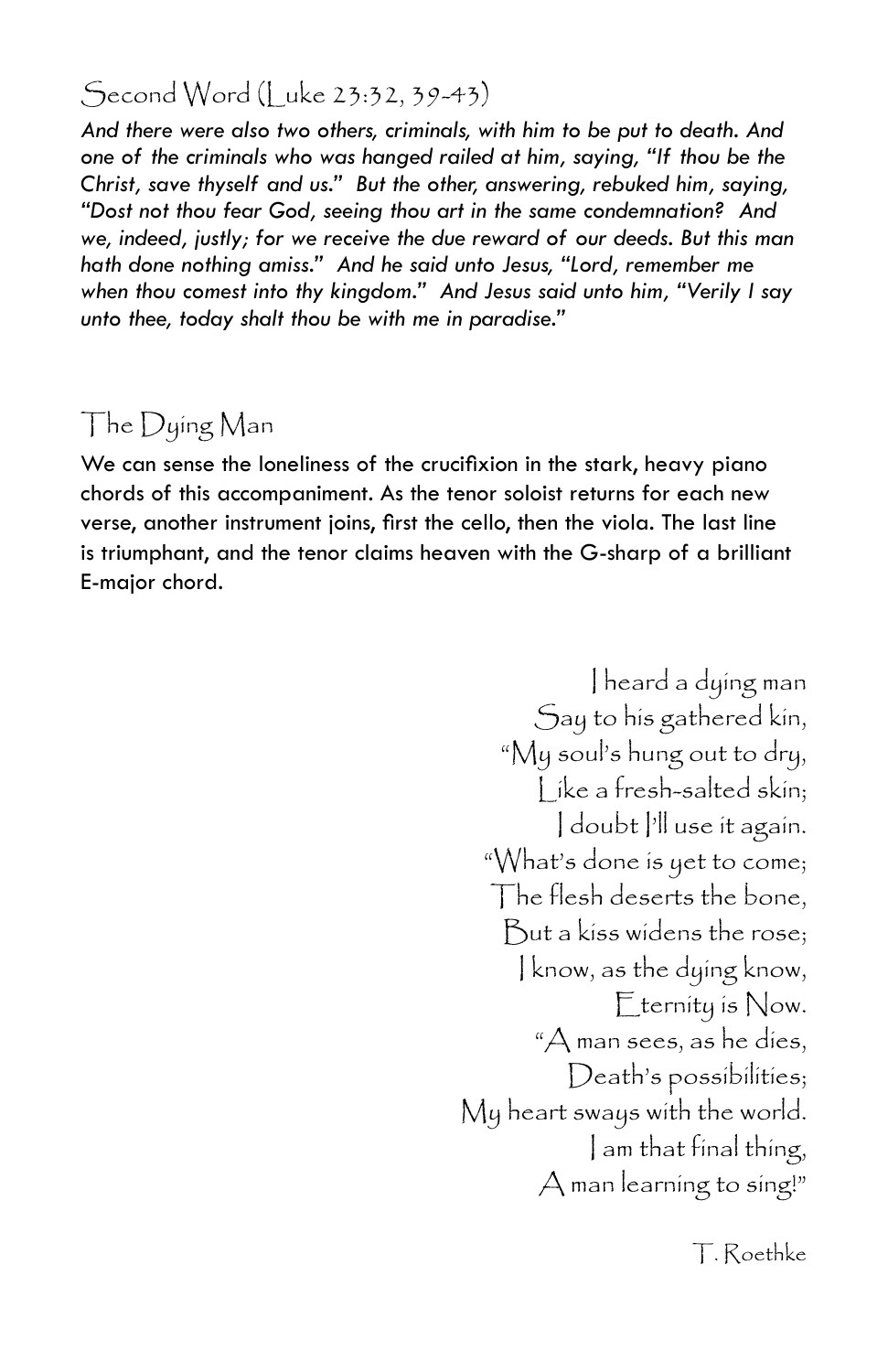### Third Word (John 19:25, 26)

*Now there stood by the cross of Jesus his mother, and his mother's sister, Mary, and Mary Magdalene. When Jesus, therefore, saw his mother, and the disciple standing by, whom he loved, he saith unto his mother, "Woman, behold thy son! "*

# Mary Magdalene

A setting of words from Akmatova's "Crucifixion" is the first of three pieces, much like a triptych above a medieval altar. In the restless pizzicato of the cello and syncopated percussion, we can imagine the trio at the foot of Jesus' cross. Mary, his intimate friend, is in the grip of a panicked grief; the soprano sobs in a wailing portamento. The tenor sings the part of Jesus' closest man friend, John the Beloved, with a straight, monotone "stone-faced, stare." The mezzo is the more mature Mary, Jesus' mother, who stands apart, her trauma expressed in an almost obsessive repetition. The three appear in the piece one at a time, but ultimately come together in their grief.

> Mary Magdalene beat her breast and sobbed. His dear disciple, stone-faced, stared. His mother stood apart. No other looked into her secret eyes. Nobody dared.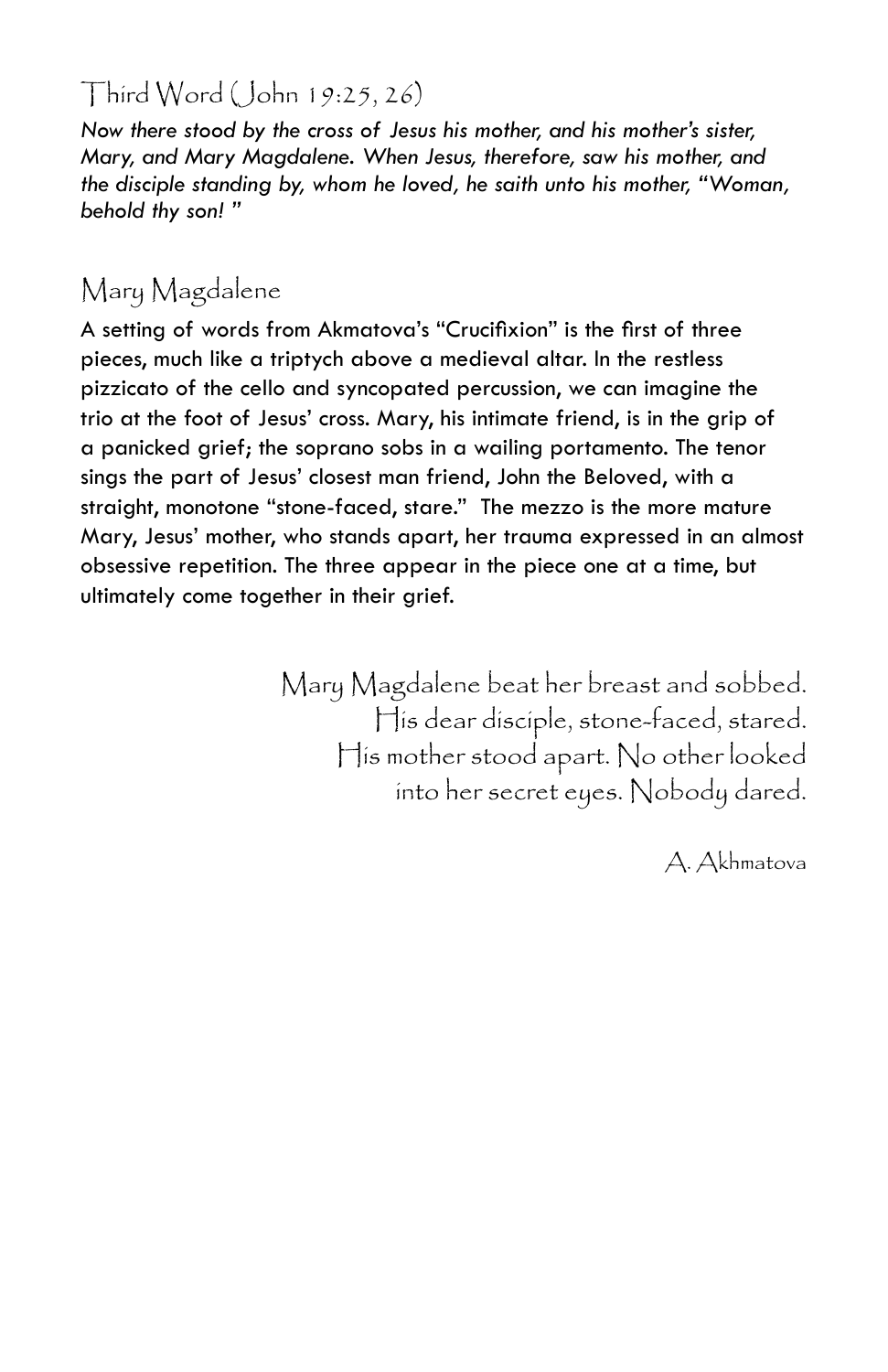# Stabat Mater

A chiming clock reminds us that hours are passing. This is the most lyrical moment in the cantata, a beautiful tribute to "the suffering mother." The soprano lines arc over viola triplets that become the theme of the next piece. In the first verse, she is the mother of Jesus. In the second, she is the mother of the world, the creator. As she mourns her son on the cross, she mourns a twisted world.

> At the foot of the cross stands a mother in grief watching her son in his passion. Woman, behold your son. Your heart must be breaking now, to see your life's creation twisted in agony.

At the brink of our lives waits the Mother of all Watching Her world in its passion.  $O, God,$ behold Your world. Your heart must be breaking now to see your life's creation twisted in agony.

S. Hunt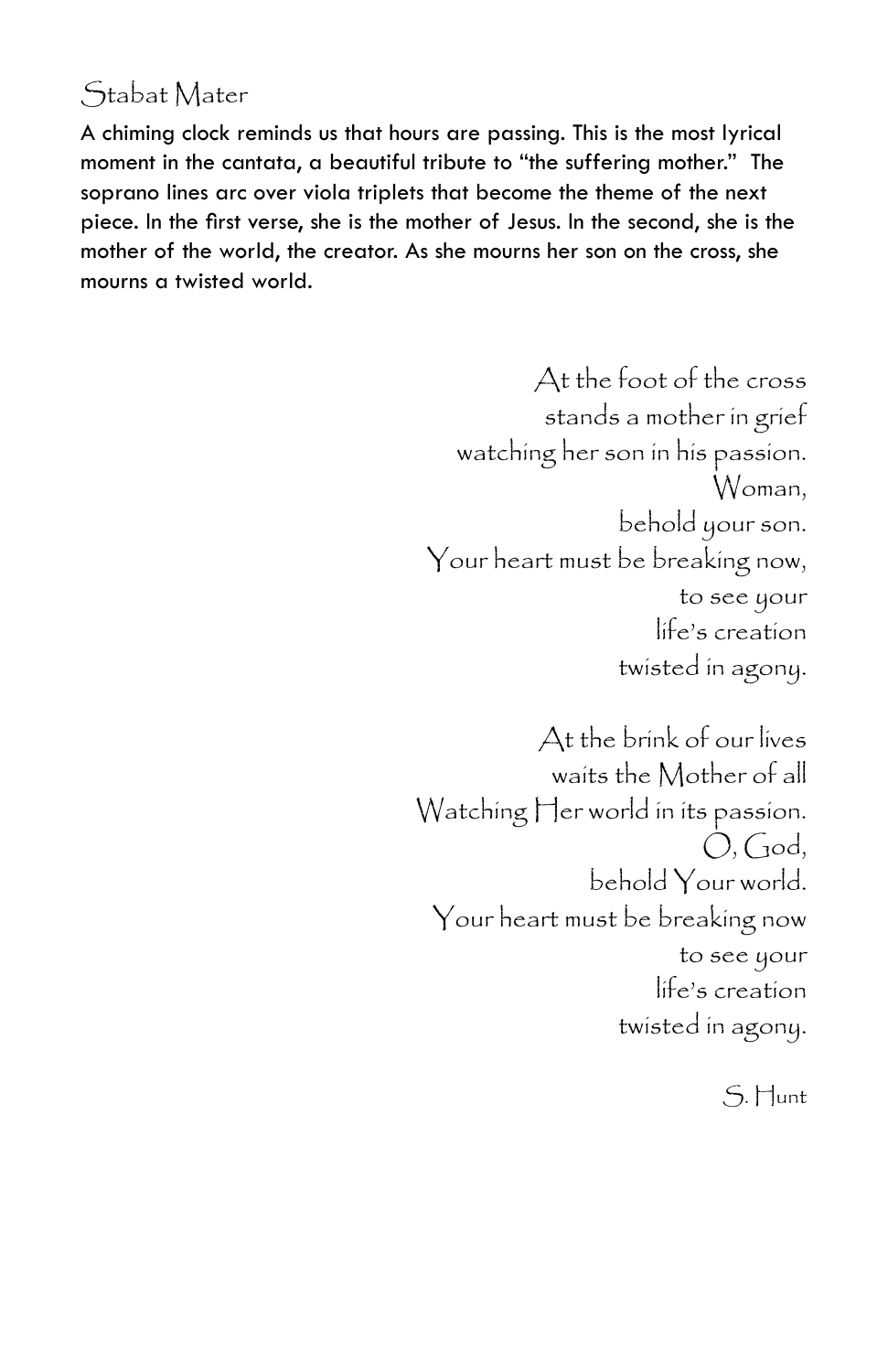# Seventeen Months

Sweet sadness changes to anger. With gut-wrenching words from her poem "Requiem," Akhmatova describes the endless wait each day outside the Peter and Paul Fortress where her son was imprisoned. The mezzo is passionate, forceful, with a fierce piano accompaniment. But her anger breaks with the word "Kill!" and she pours her heart into "Nothing is left but dusty flowers."

> For seventeen months I have cried aloud, calling you back to your lair. I hurled myself at the hangman's foot. You are my son, changed into a nightmare. Confusion occupies the world, and am powerless to tell somebody brute from something human, or on what day the world spells, "Kill!" Nothing is left but dusty flowers, the tinkling thurible, and tracks that lead to nowhere. Night of stone, whose bright enormous star stares me straight in the eyes, promising death, ah soon!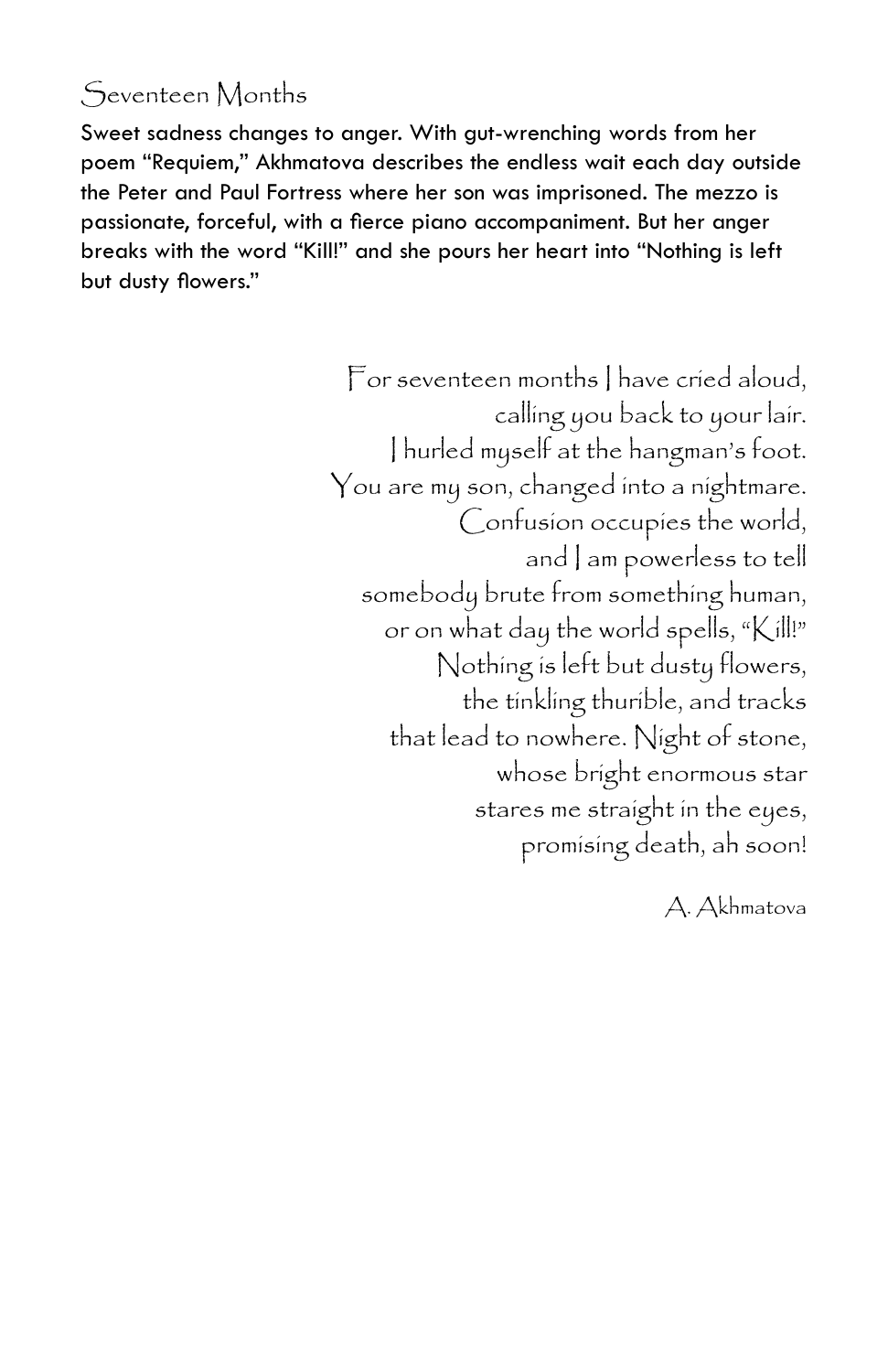#### Fourth Word (Matthew 27:45-46)

*Now from the sixth hour there was darkness over all the land unto the ninth hour. And about the ninth hour Jesus cried with a loud voice, saying, "My God, my God, why hast thou forsaken me?" "Eli, Eli, lama sabachta li?"*

# The Gallows

This scene from the small book *Night* is the emotional climax of the cantata, a passage from Wiesel's autobiography in which a young boy, a favorite of the camp, is hung alongside two others. The forced march is sung in the men's chorus, in a depressingly drab and repetitive background to the baritone narrative. The viola and cello reintroduce the poignant triplets. Here, the boy soprano as the boy who is being hung, and a Christ figure, repeats his insistent query, "Where is God now?" Wiesel offers that God is hanging on the gallows. Dead perhaps? The music chooses a different interpretation, that God is one with the boy, and identified with the suffering of all humanity.

> One day when we came back from work We saw three gallows…three black crows. Three victims in chains – and one of them, the little servant, the sad-eyed angel… All eyes were on the child. He was lividly pale, almost calm, biting his lips. The gallows threw its shadows over him… Three victims mounted onto chairs. Three necks were placed at the same moment within the nooses. "Where is God? Where is He?" someone behind me asked. At a sign the chairs tipped over. Total silence throughout the camp. On the horizon, the sun was setting. We were weeping.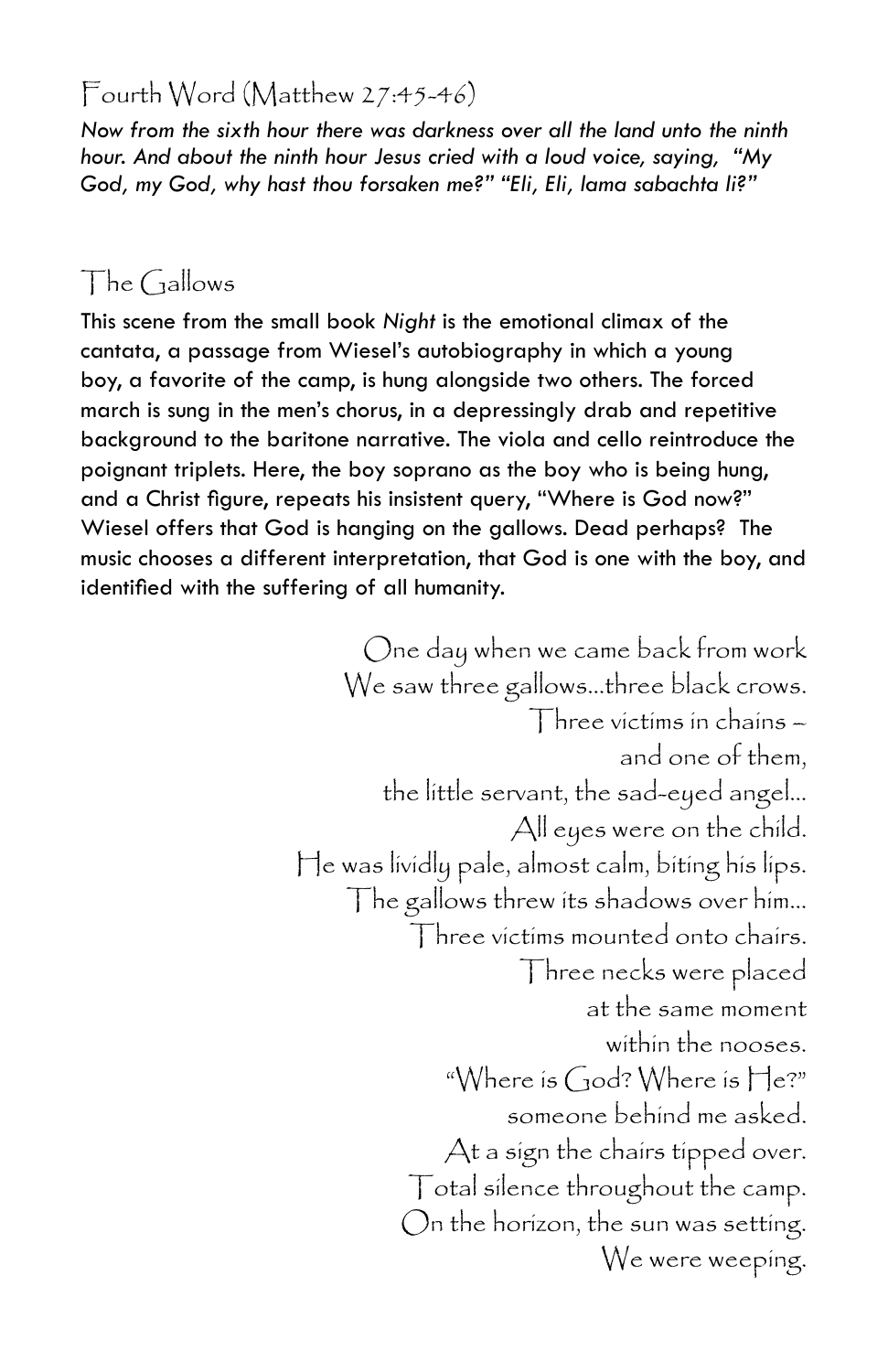Then the march past began. The two adults were no longer alive. Their tongues hung swollen, blue-tinged. But the third rope was still moving; being so light, the child was still alive.… For more than half an hour he stayed there, struggling between life and death, dying in slow agony under our eyes. He was still alive when | passed in front of him. His tongue was still red, his eyes were not yet glazed. Behind me, I heard the same man asking: "Where is God now?" And I heard a voice within me answer him: "…Here He is – hanging here on this gallows…."

E. Wiesel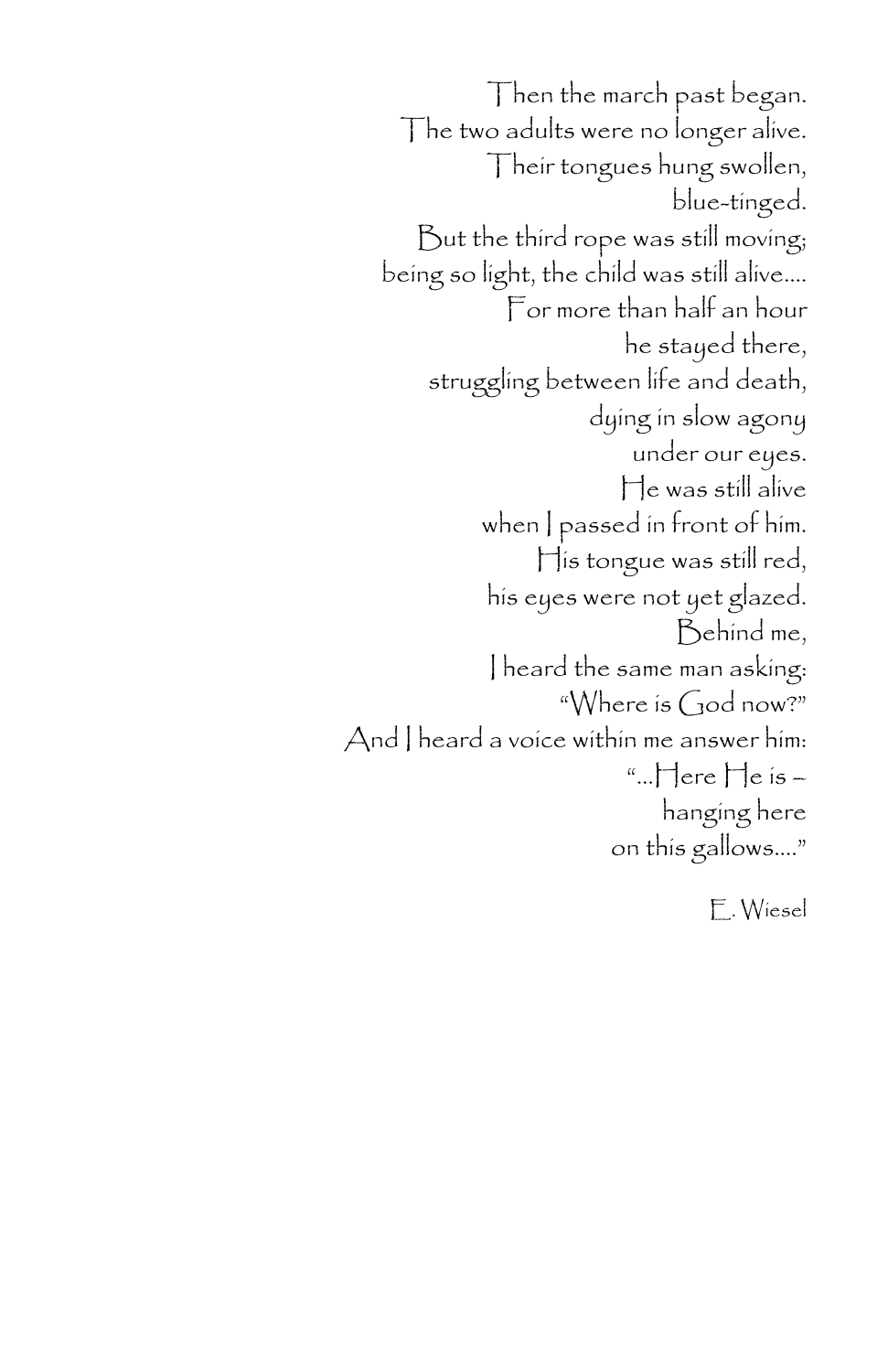Fifth Word (John 19:28-29)

*Then Jesus, knowing that all things were now accomplished that the scripture might be fulfilled, saith, "I thirst."*

## Already Madness

Another passage from "Requiem" comes in as fast-beating drums restore the tension and a madwoman screams. The baritone alludes to the vinegar that Jesus has passed up, as "opiate wine, lure of the dark valley. "The drums are quiet but continue pressing their manic tempo as he hands over the piece to the mezzo mother. Slow triplets lifted from "Seventeen Months" reappear in the melody, as well as the soprano theme from the "Stabat Mater." The men's chorus ends the piece in lush harmony that folds into lonely unison.

> Already madness lifts its wing to cover half my soul. That taste of opiate wine! Lure of the dark valley! Now everything is clear. I admit my defeat. The tongue of my ravings in my ear is the tongue of a stranger. No use to fall down on my knees and beg for mercy's sake. Nothing I counted mine, out of my life, is mine to take: not my son's terrible eyes not the elaborate stone flower of grief, not the day of storm, not the trial of the visiting hour, not the dear coolness of his hands, not the lime trees' agitated shade, not the thin cricket-sound of consolation's parting word.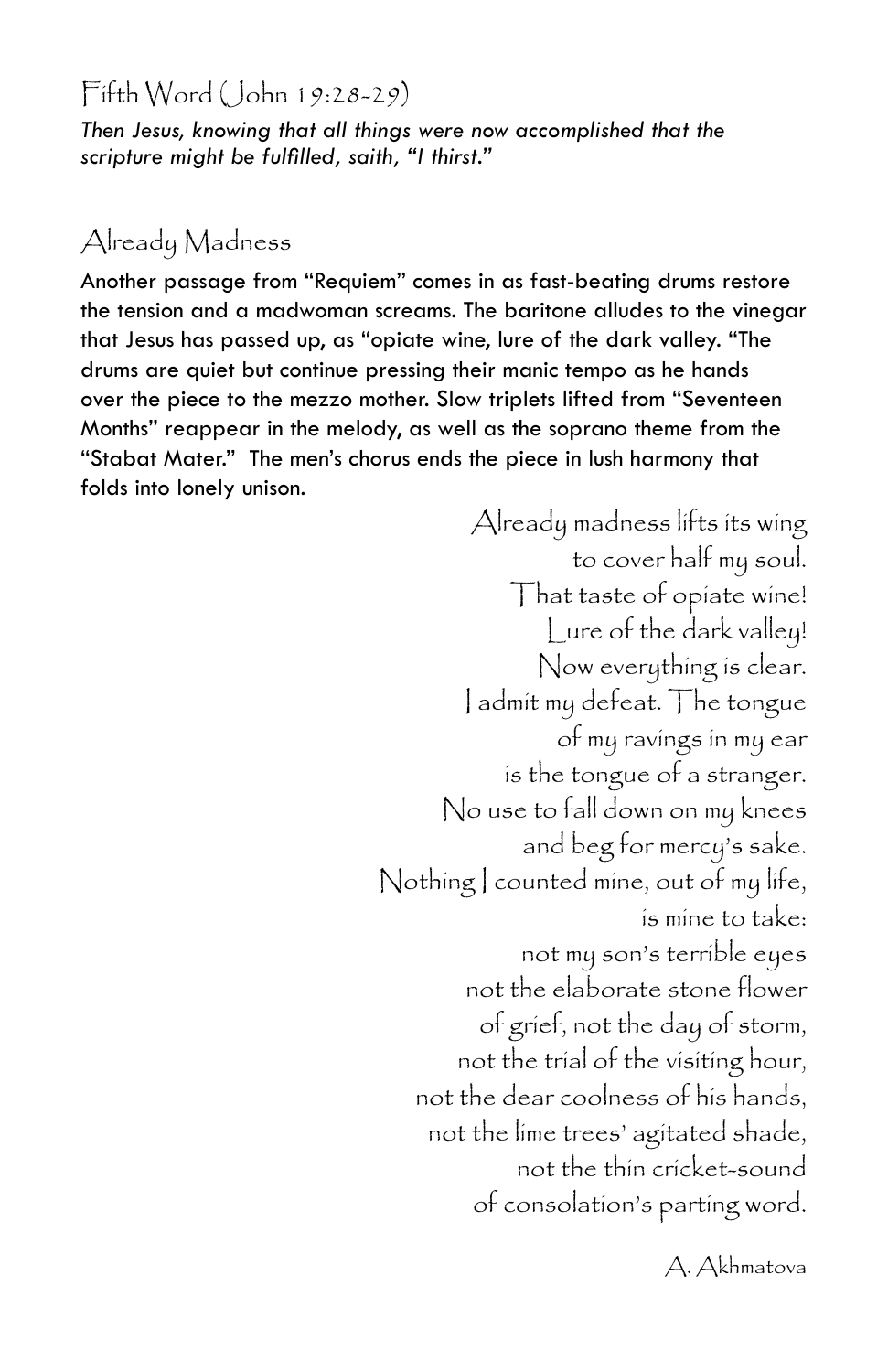# Sixth Word (Luke 23:46)

*And when Jesus had cried with a loud voice, he said, "Father, into thy hands I commend my spirit."*

# The Marrow

This is one of the most difficult pieces to sing, an exposed trio of mezzo, tenor and cello. The lines are contrapuntal but uncomplicated, leaving the musicians to interpret what it means to "bleed my bones."

> I was flung back from suffering and love When light divided on a storm-tossed tree. Yea, I have slain my will, and still I live. I would be near; I shut my eyes to see; I bleed my bones, their marrow to bestow Upon that God who knows what I would know.

> > T. Roethke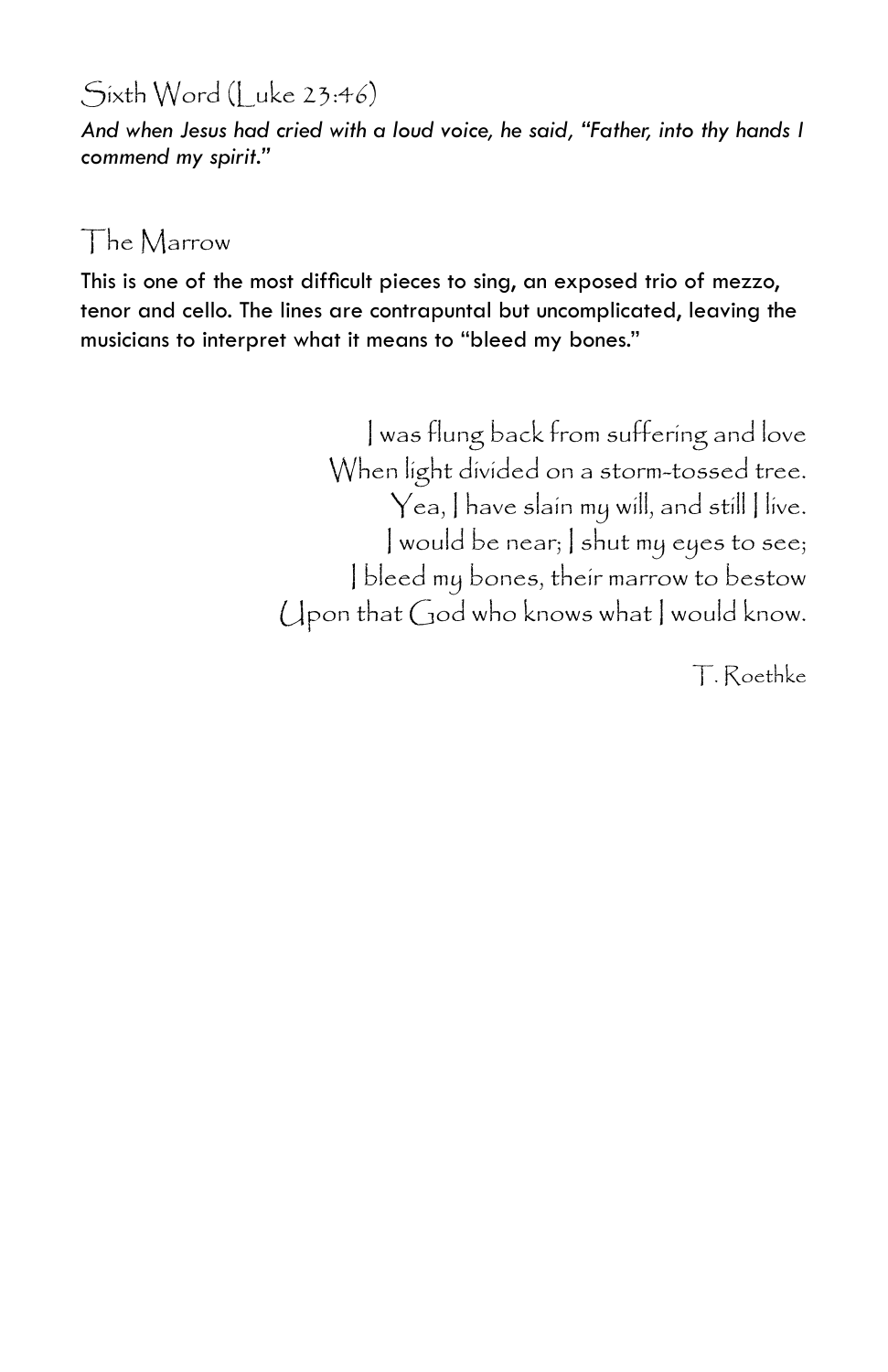Seventh Word (John 19:30) *Then Jesus said, "It is finished."*

#### Interlude

Here Roethke's words provide poetic fallacy, with forces of nature warning of an impending storm, a release that never comes. Unaccompanied, this is a difficult piece for the soloists who color their voices to interpret the words of the poem. At the end, it is once again the little boy who mourns with the same half-note intervals as we heard from the gallows, "What we had hoped for did not come to pass."

> The element of air was out of hand. The rush of wind ripped off the tender leaves And flung them in confusion on the land. We waited for the first rain in the eaves. The chaos grew as hour-by-hour the light Decreased beneath an undivided sky. Our pupils widened with unnatural night, But still the road and dusty field kept dry. The rain stayed in its cloud; full dark came near; The wind lay motionless in the long grass. The veins within our hands betrayed our fear. What we had hoped for had not come to pass.

> > T. Roethke